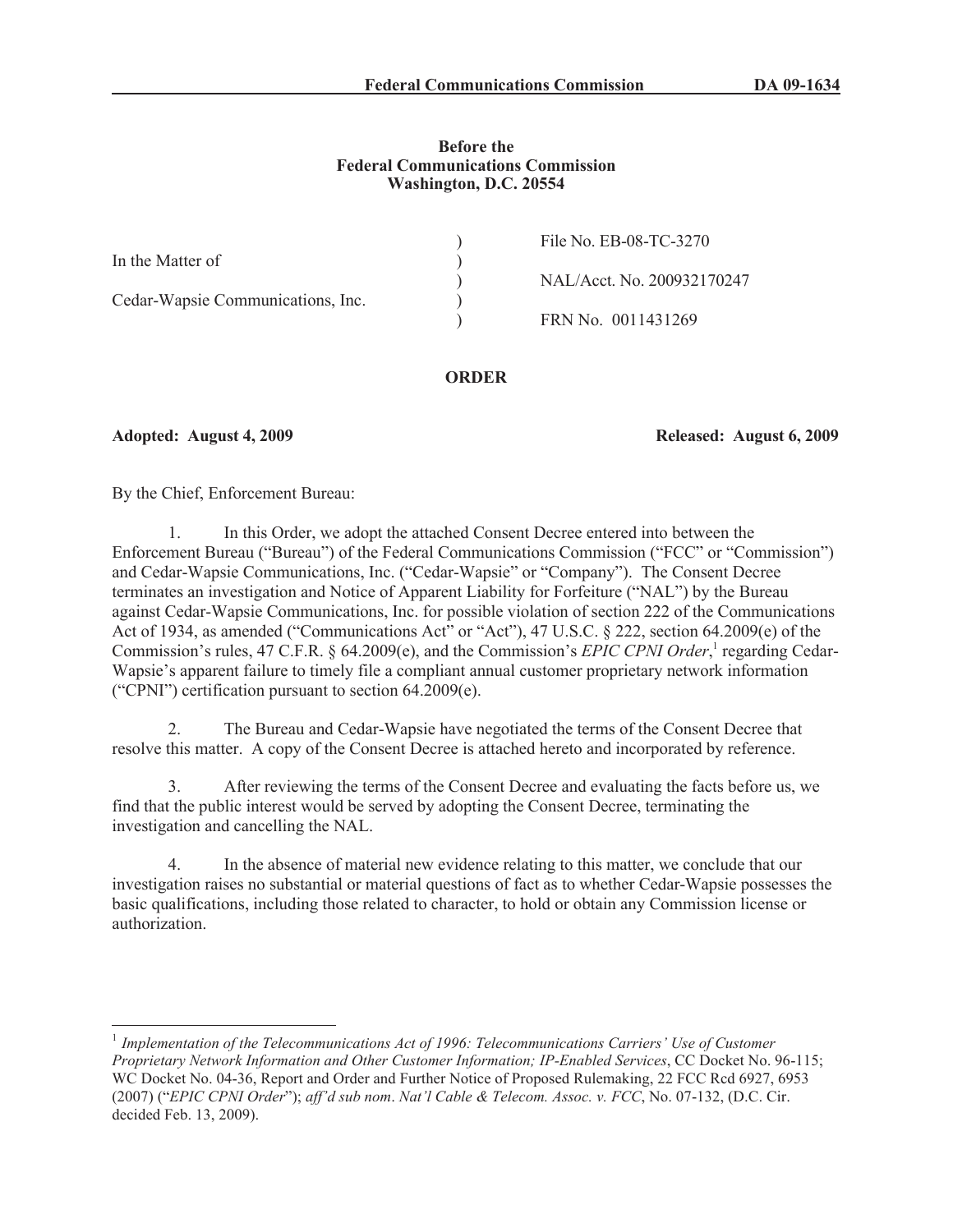5. Accordingly, **IT IS ORDERED** that, pursuant to sections 4(i) and 503(b) of the Communications Act of 1934, as amended,<sup>2</sup> and sections 0.111 and 0.311 of the Commission's rules,<sup>3</sup> the Consent Decree attached to this Order **IS ADOPTED**.

6. **IT IS FURTHER ORDERED** that the above-captioned investigation **IS TERMINATED** and the Notice of Apparent Liability for Forfeiture **IS CANCELLED**.

### FEDERAL COMMUNICATIONS COMMISSION

Kris Anne Monteith Chief, Enforcement Bureau

 $^{2}$  47 U.S.C. §§ 154(i), 503(b).

<sup>3</sup> 47 C.F.R. §§ 0.111, 0.311.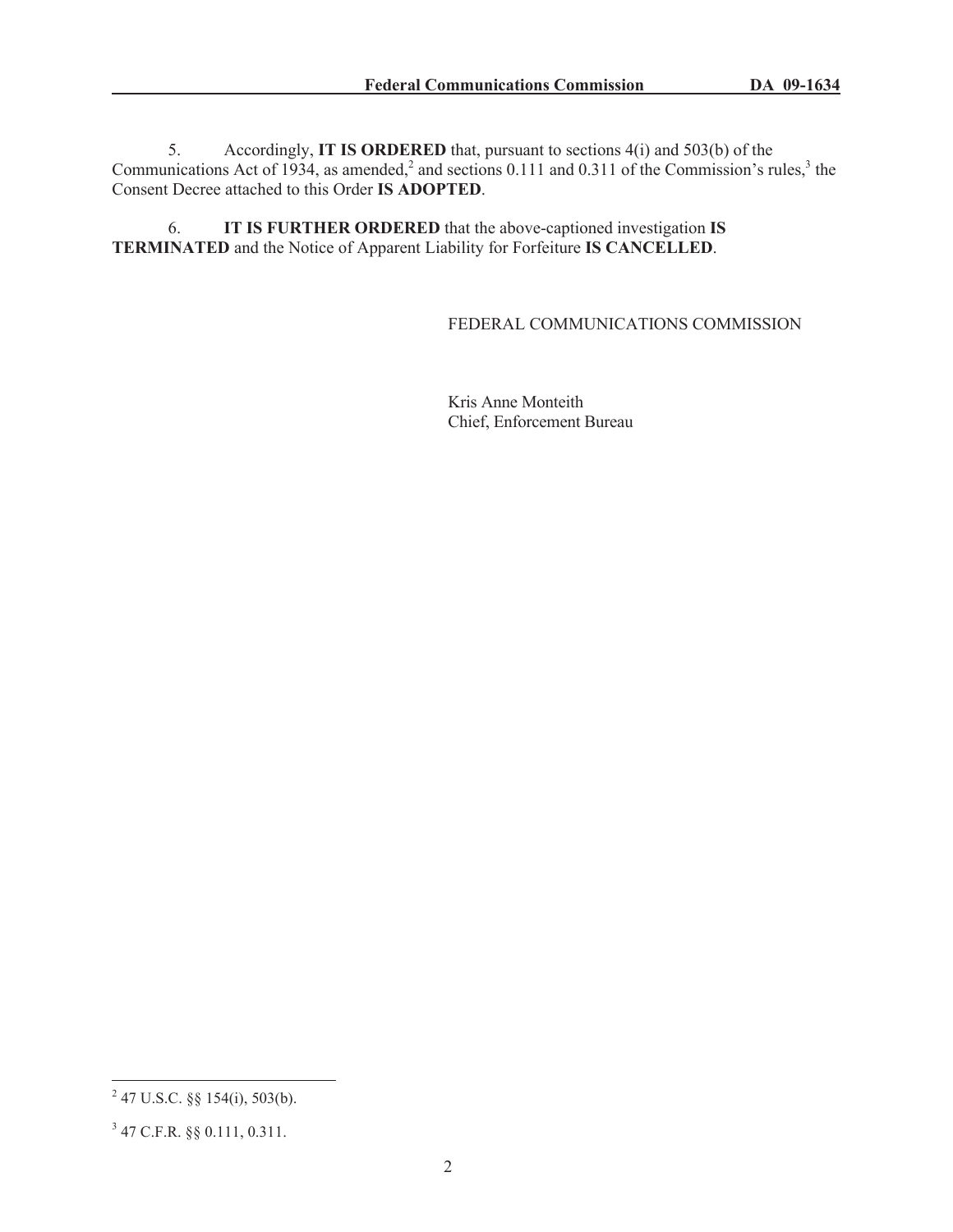#### **Before the Federal Communications Commission Washington, D.C. 20554**

|                                   | File No. EB-08-TC-3270     |
|-----------------------------------|----------------------------|
| In the Matter of                  |                            |
|                                   | NAL/Acct. No. 200932170247 |
| Cedar-Wapsie Communications, Inc. |                            |
|                                   | FRN No. 0004373247         |

#### **CONSENT DECREE**

1. The Enforcement Bureau **(**"Bureau") and Cedar-Wapsie Communications, Inc. ("Cedar-Wapsie" or the "Company"), by their authorized representatives, hereby enter into this Consent Decree for the purpose of cancelling the Notice of Apparent Liability ("NAL") and terminating the Enforcement Bureau's investigation into Cedar-Wapsie's possible noncompliance with the requirements of section 222 of the Communications Act of 1934, as amended ("Communications Act" or "Act"), 47 U.S.C. § 222, section 64.2009(e) of the Commission's rules, 47 C.F.R. § 64.2009(e), and the Commission's *EPIC CPNI Order*. 1

### **I. DEFINITIONS**

- 2. For the purposes of this Consent Decree, the following definitions shall apply:
	- (a) "Act" means the Communications Act of 1934, as amended, 47 U.S.C. § 151 *et seq.*
	- (b) "Adopting Order" means an Order of the Commission adopting the terms of this Consent Decree without change, addition, deletion, or modification.
	- (c) "Bureau" means the Enforcement Bureau of the Federal Communications Commission.
	- (d) "Commission" and "FCC" mean the Federal Communications Commission and all of its bureaus and offices.
	- (e) "Compliance Plan" means the program described in this Consent Decree at paragraph 10.
	- (f) "Effective Date" means the date on which the Commission releases the Adopting Order.
	- (g) "Investigation" means the investigation commenced by the Bureau's letter of inquiry<sup>2</sup> regarding whether Cedar-Wapsie violated the requirements of section 222 of the

<sup>&</sup>lt;sup>1</sup> Implementation of the Telecommunications Act of 1996: Telecommunications Carriers' Use of Customer *Proprietary Network Information and Other Customer Information; IP-Enabled Services*, CC Docket No. 96-115; WC Docket No. 04-36, Report and Order and Further Notice of Proposed Rulemaking, 22 FCC Rcd 6927, 6953 (2007) ("*EPIC CPNI Order*"); *aff'd sub nom*. *Nat'l Cable & Telecom. Assoc. v. FCC*, No. 07-132, (D.C. Cir. decided Feb. 13, 2009).

<sup>&</sup>lt;sup>2</sup> See Letter from Marcy Greene, Deputy Division Chief, Telecommunications Consumers Division, Enforcement Bureau, FCC, to Cedar-Wapsie (Sept. 5, 2008) ("LOI").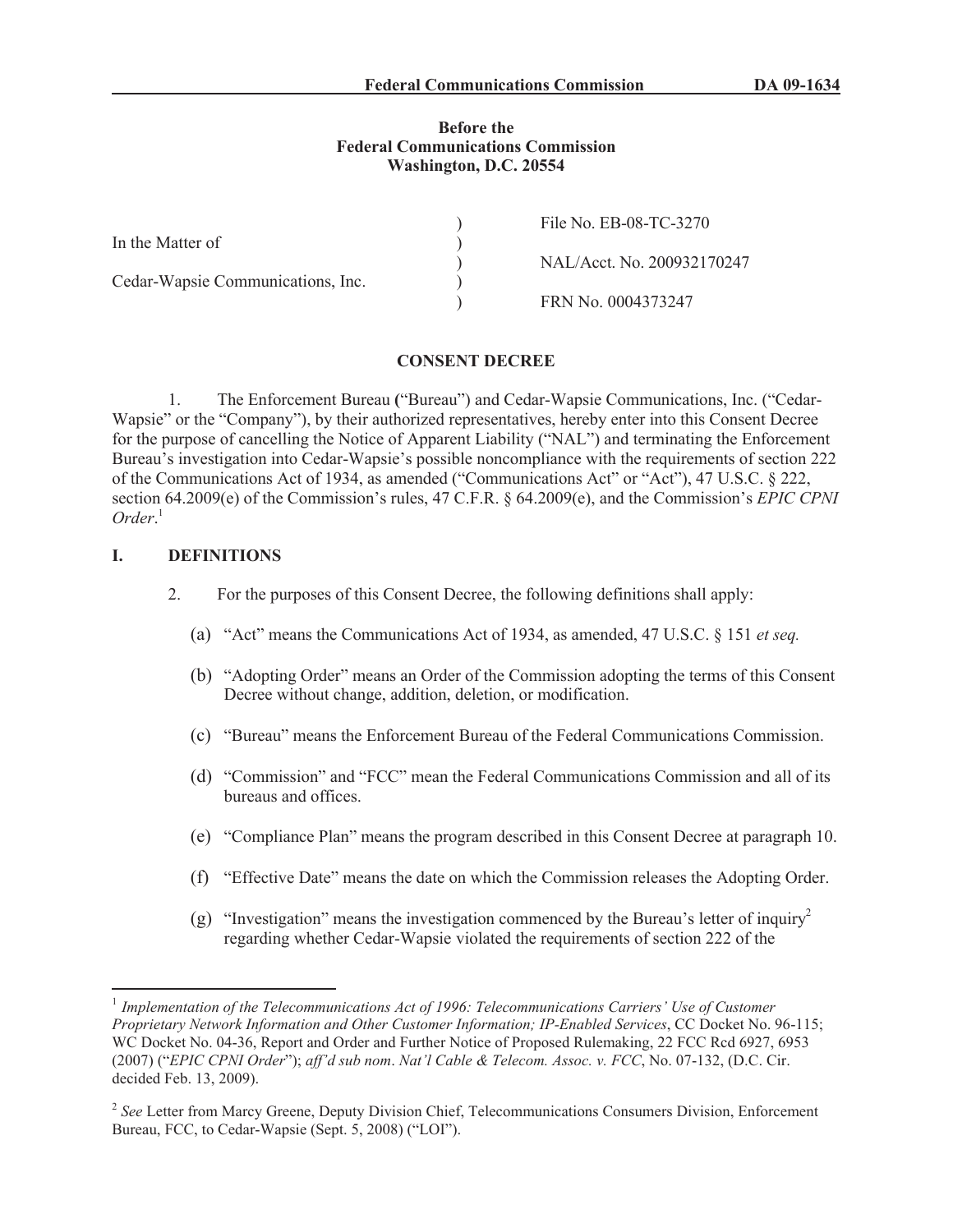Communications Act and section  $64.2009(e)$  of the Commission's rules by failing to file a compliant customer proprietary network information ("CPNI") certification.<sup>3</sup>

- (h) "Cedar-Wapsie" means Cedar-Wapsie Communications, Inc. and its predecessors-ininterest and successors-in-interest.
- (i) "NAL" means Notice of Apparent Liability for Forfeiture.
- (j) "Parties" means Cedar-Wapsie and the Bureau.
- (k) "Rules" means the Commission's regulations found in Title 47 of the Code of Federal Regulations.

## **II. BACKGROUND**

3. Section 222 imposes the general duty on all telecommunications carriers to protect the confidentiality of their subscribers' proprietary information.<sup>4</sup> The Commission has issued rules implementing section 222 of the Act.<sup>5</sup> The Commission required carriers to establish and maintain a system designed to ensure that carriers adequately protected their subscribers' CPNI. Section 64.2009(e) is one such requirement.

4. In 2006, some companies, known as "data brokers," advertised the availability of records of wireless subscribers' incoming and outgoing telephone calls for a fee.<sup>6</sup> Data brokers also advertised

 $3$  47 C.F.R. 64.2009(e).

<sup>&</sup>lt;sup>4</sup> Section 222 of the Communications Act, 47 U.S.C § 222, provides that: "Every telecommunications carrier has a duty to protect the confidentiality of proprietary information of, and relating to, other telecommunications carriers, equipment manufacturers, and customers, including telecommunication carriers reselling telecommunications services provided by a telecommunications carrier." Prior to the 1996 Act, the Commission had established CPNI requirements applicable to the enhanced services operations of AT&T, the Bell Operating Companies ("BOCs"), and GTE, and the customer premises equipment ("CPE") operations of AT&T and the BOCs, in the Computer II, Computer III, GTE Open Network Architecture ("ONA"), and BOC CPE Relief proceedings. *See Implementation of the Telecommunications Act of 1996: Telecommunications Carriers' Use of Customer Proprietary Network Information and Other Customer Information and Implementation of Non-Accounting Safeguards of Sections 271 and 272 of the Communications Act of 1934, as amended*, CC Docket Nos. 96-115 and 96-149, Second Report and Order and Further Notice of Proposed Rulemaking, 13 FCC Rcd 8061, 8068-70, para. 7 (1998) ("*CPNI Order*") (describing the Commission's privacy protections for confidential customer information in place prior to the 1996 Act.

<sup>5</sup> *See CPNI Order*. *See also Implementation of the Telecommunications Act of 1996: Telecommunications Carriers' Use of Customer Proprietary Network Information and Other Customer Information and Implementation of the Non-Accounting Safeguards of Sections 271 and 272 of the Communications Act of 1934, as amended*, CC Docket Nos. 96-115 and 96-149, Order on Reconsideration and Petitions for Forbearance, 14 FCC Rcd 14409 (1999); *Implementation of the Telecommunications Act of 1996: Telecommunications Carriers' Use of Customer Proprietary Network Information and Other Customer Information and Implementation of the Non-Accounting Safeguards of Sections 271 and 272 of the Communications Act of 1934, as amended, CC Docket Nos. 96-115 and 96-149; 2000 Biennial Regulatory Review -- Review of Policies and Rules Concerning Unauthorized Changes of Consumers' Long Distance Carriers, CC Docket No. 00-257*, Third Report and Order and Third Further Notice of Proposed Rulemaking, 17 FCC Rcd 14860 (2002); *EPIC CPNI Order*.

<sup>6</sup> *See, e.g.*, http://www.epic.org/privacy/iei/.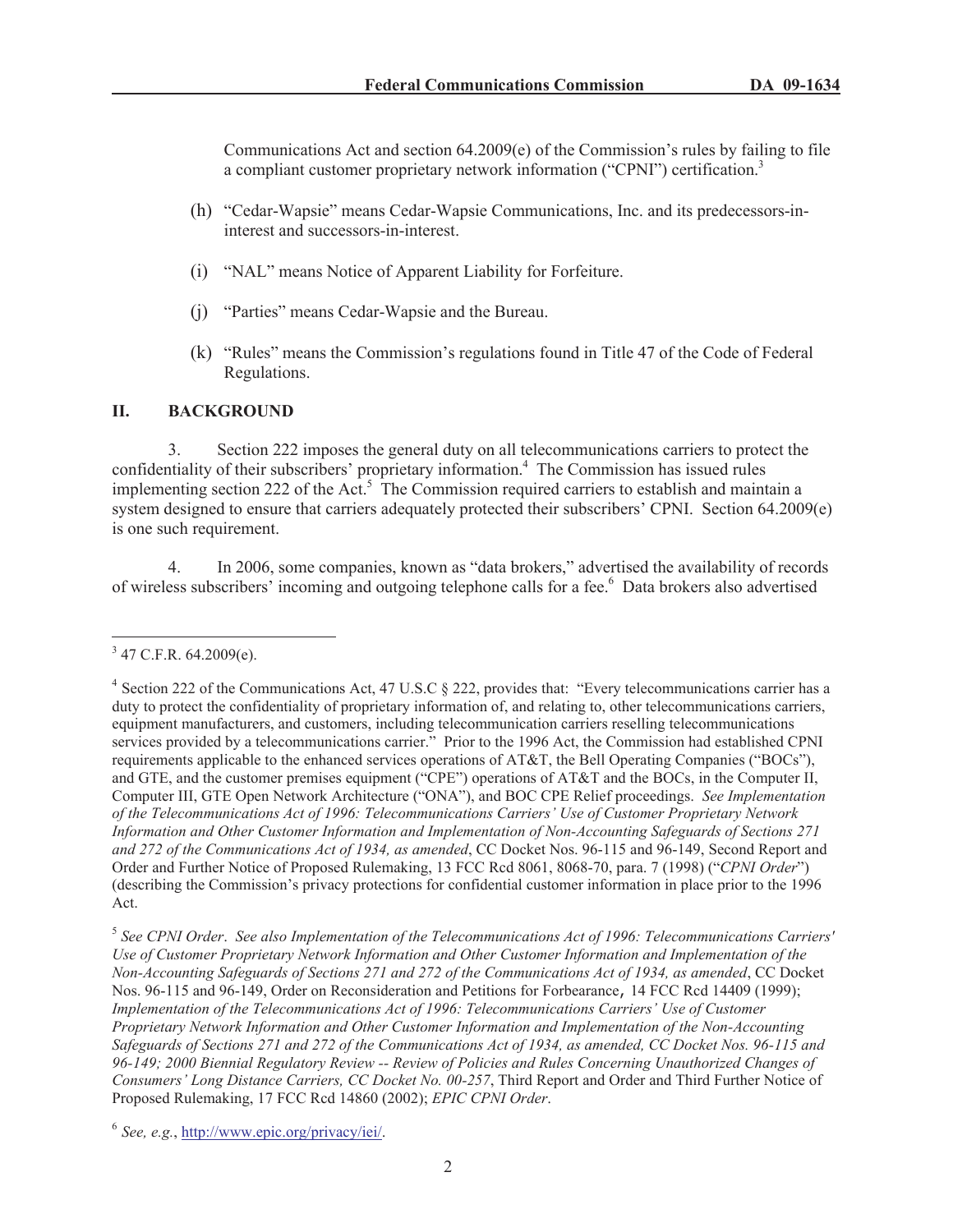the availability of certain landline toll calls.<sup>7</sup> On April 2, 2007, the Commission strengthened its privacy rules with the release of the *EPIC CPNI Order*, <sup>8</sup> which adopted additional safeguards to protect CPNI against unauthorized access and disclosure. The *EPIC CPNI Order* was directly responsive to the actions of databrokers, or pretexters, to obtain unauthorized access to CPNI.<sup>9</sup> The *EPIC CPNI Order* requires that all companies subject to the CPNI rules file annually, on or before March 1, a certification with the Commission pursuant to amended rule 47 C.F.R. § 64.2009(e).<sup>10</sup> Additionally, companies must now provide, with their certification, "an explanation of any actions taken against data brokers and a summary of all customer complaints received in the past year concerning the unauthorized release of CPNI."<sup>11</sup>

5. The Bureau sent a Letter of Inquiry ("LOI") to Cedar-Wapsie on September 5, 2008, asking it to provide copies and evidence of its timely filed CPNI compliance certificate for 2007, which was due by March 1, 2008, pursuant to section 64.2009(e) of the Commission's rules or an explanation as to why no certification was filed.<sup>12</sup> Cedar-Wapsie submitted a response to the LOI on September 10, 2008.<sup>13</sup> The Bureau concluded that Cedar-Wapsie failed to submit satisfactory evidence of its timely filing of the annual CPNI compliance certification.<sup>14</sup> Accordingly, on February 24, 2009, the Bureau released the *Omnibus NAL* against numerous companies, including Cedar-Wapsie, proposing a monetary forfeiture of twenty thousand dollars (\$20,000) for its apparent failure to comply with section 64.2009(e) of the Commission's rules,<sup>15</sup> and the Commission's *EPIC CPNI Order*, and ordered the Company either to pay the proposed forfeiture or file a written response within thirty (30) days of the release date stating why the proposed forfeiture should be reduced or canceled. Cedar-Wapsie requested that the Bureau enter into settlement discussions.

9 *Id.* at 6928.

<sup>10</sup> *Id.* at 6953; 47 C.F.R. § 64.2009(e).

<sup>11</sup> *EPIC CPNI Order*, 22 FCC Rcd at 6953.

<sup>12</sup> *See* note 2, *supra.*

<sup>13</sup> See email from Richard McBurney to Marcy Greene, Deputy Division Chief, Telecommunications Consumers Division, Enforcement Bureau, FCC (Sept. 10, 2008).

<sup>14</sup> *Annual CPNI Certification*, Omnibus Notice of Apparent Liability for Forfeiture, 24 FCC Rcd. 2299 (Enf. Bur. 2009) ("*Omnibus NAL*").

<sup>15</sup> *Id.*

<sup>7</sup> *See id.*

<sup>8</sup> *EPIC CPNI Order*, 22 FCC Rcd 6927. Specifically, pursuant to section 64.2009(e): A telecommunications carrier must have an officer, as an agent of the carrier, sign and file with the Commission a compliance certificate on an annual basis. The officer must state in the certification that he or she has personal knowledge that the company has established operating procedures that are adequate to ensure compliance with the rules in this subpart. The carrier must provide a statement accompanying the certification explaining how its operating procedures ensure that it is or is not in compliance with the rules in this subpart. In addition, the carrier must include an explanation of any actions taken against data brokers and a summary of all customer complaints received in the past year concerning the unauthorized release of CPNI. This filing must be made annually with the Enforcement Bureau on or before March 1 in EB Docket No. 06-36, for data pertaining to the previous calendar year. 47 C.F.R. § 64.2009(e).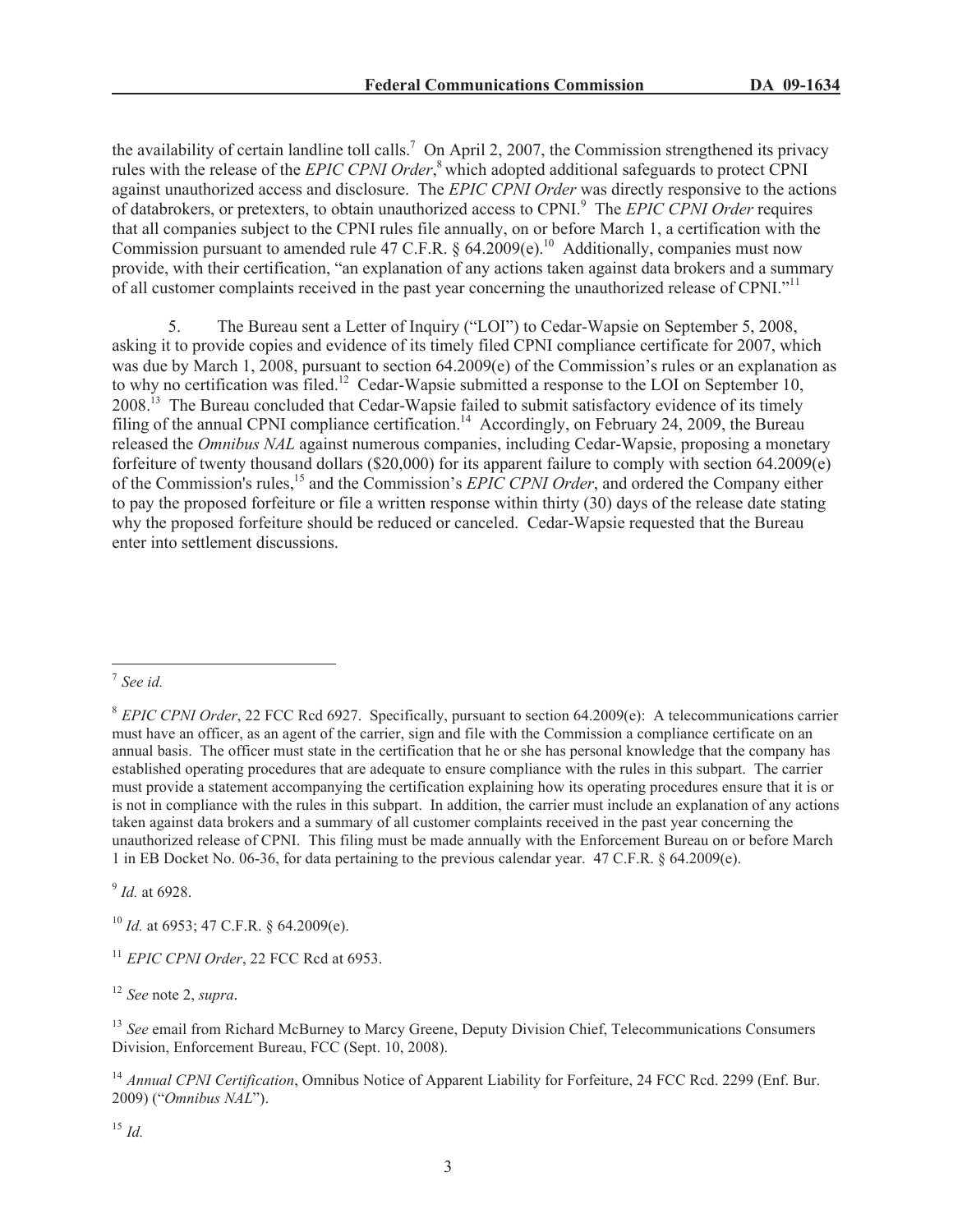# **III. TERMS OF AGREEMENT**

6. **Adopting Order.** The Parties agree that the provisions of this Consent Decree shall be subject to final approval by the Bureau by incorporation of such provisions by reference in the Adopting Order without change, addition, modification, or deletion.

7. **Jurisdiction.** Cedar-Wapsie agrees that the Bureau has jurisdiction over it and the matters contained in this Consent Decree and has the authority to enter into and adopt this Consent Decree.

8. **Effective Date; Violations.** The Parties agree that this Consent Decree shall become effective on the date on which the FCC releases the Adopting Order. Upon release, the Adopting Order and this Consent Decree shall have the same force and effect as any other Order of the Bureau. Any violation of the Adopting Order or of the terms of this Consent Decree shall constitute a separate violation of a Bureau Order, entitling the Bureau to exercise any rights and remedies attendant to the enforcement of a Bureau Order.

9. **Termination of Investigation.** In express reliance on the covenants and representations in this Consent Decree and to avoid further expenditure of public resources, the Bureau agrees to terminate its investigation and to cancel the NAL. In consideration for the termination of said investigation and cancellation of the NAL, Cedar-Wapsie agrees to the terms, conditions, and procedures contained herein. The Bureau further agrees that, in the absence of new material evidence, the Bureau will not use the facts developed in this investigation through the Effective Date of the Consent Decree, or the existence of this Consent Decree, to institute, on its own motion, any new proceeding, formal or informal, or take any action on its own motion against Cedar-Wapsie concerning the matters that were the subject of the investigation. The Bureau also agrees that it will not use the facts developed in this investigation through the Effective Date of this Consent Decree, or the existence of this Consent Decree, to institute on its own motion any proceeding, formal or informal, or take any action on its own motion against Cedar-Wapsie with respect to Cedar-Wapsie's basic qualifications, including its character qualifications, to be a Commission licensee or authorized common carrier or hold Commission authorizations.

10. **Compliance Plan.** For purposes of settling the matters set forth herein and to help ensure compliance with the Commission's CPNI rules, Cedar-Wapsie agrees to take all measures necessary to achieve full compliance with section 64.2009(e) of the Commission's rules. Cedar-Wapsie agrees to train its personnel as to when they are and are not authorized to use CPNI. Cedar-Wapsie further agrees to have an express disciplinary process in place for the unauthorized use of CPNI. Additionally, Cedar-Wapsie agrees to submit a copy of its annual section 64.2009(e) compliance certificate, which it is required to file annually in EB Docket 06-36, for each of two (2) years following the Effective Date of this Consent Decree to the Chief, Telecommunications Consumers Division, Enforcement Bureau, Federal Communications Commission, 445 12th Street, S.W. Room 4-C244, Washington, D.C. 20554, and must include the file number listed above. Cedar-Wapsie will also send an electronic copy of its certification to other Telecommunications Consumers Division staff as directed by the Division Chief. This Consent Decree will expire two (2) years after the Effective Date or upon the termination of the certification requirement set forth in section 64.2009(e) of the Commission's rules, 47 C.F.R. § 64.2009(e), whichever is earlier.

11. **Section 208 Complaints; Subsequent Investigations.** Nothing in this Consent Decree shall prevent the Commission or its delegated authority from adjudicating complaints filed pursuant to section 208 of the Act against Cedar-Wapsie or its affiliates for alleged violations of the Act, or for any other type of alleged misconduct, regardless of when such misconduct took place. The Commission's adjudication of any such complaint will be based solely on the record developed in that proceeding.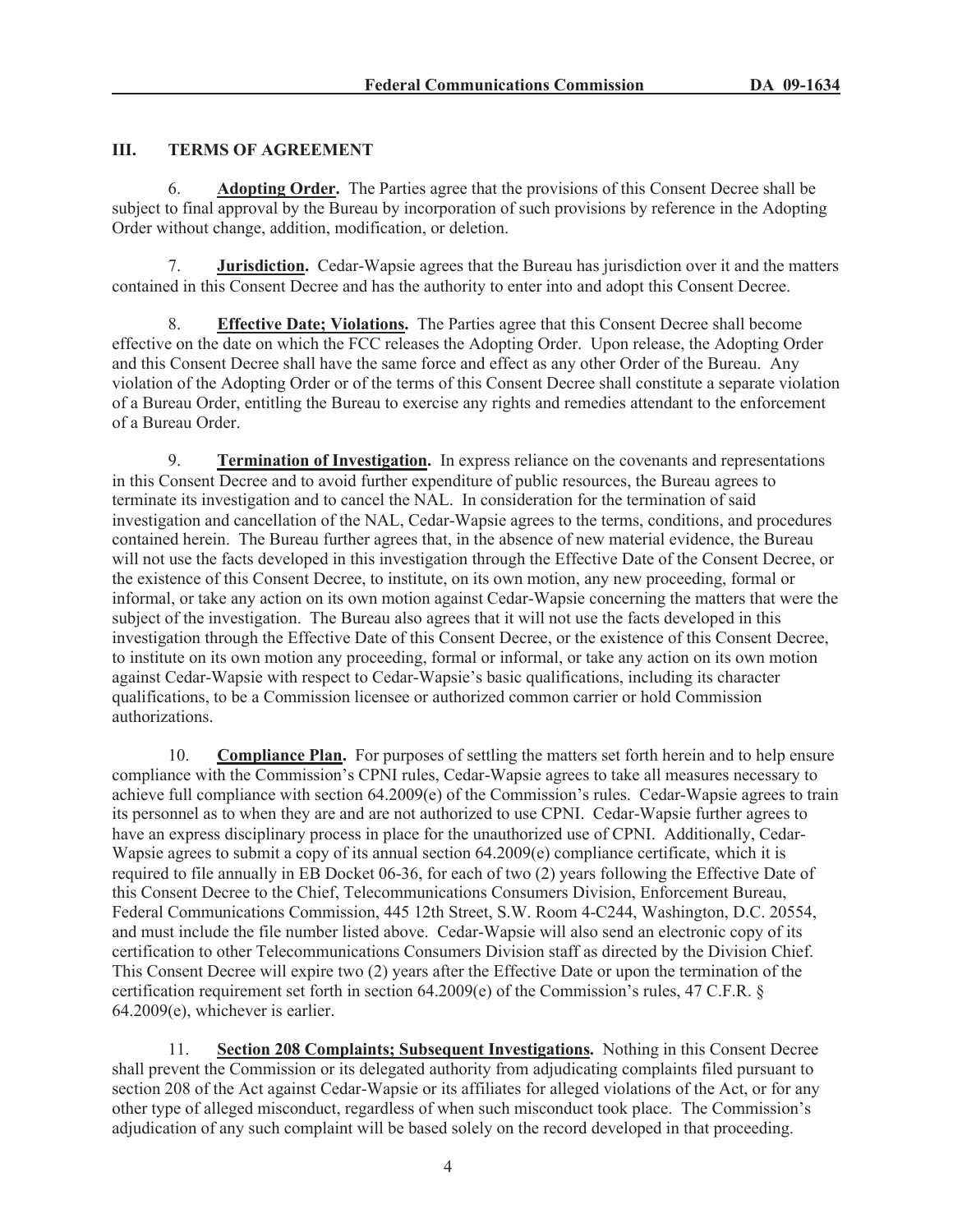Except as expressly provided in this Consent Decree, this Consent Decree shall not prevent the Commission from investigating new evidence of noncompliance by Cedar-Wapsie of the Act, the rules, or the Order.

12. **Voluntary Contribution.** Cedar-Wapsie agrees that it will make a voluntary contribution to the United States Treasury in the amount of \$1,000. The contribution will be made within thirty (30) calendar days after the Effective Date of the Adopting Order. Payment must be made by check or similar instrument, payable to the order of the Federal Communications Commission. The payment must include the NAL/Account Number and FRN Number referenced in the caption to the Adopting Order. Payment by check or money order may be mailed to Federal Communications Commission, P.O. Box 979088, St. Louis, MO 63197-9000. Payment by overnight mail may be sent to U.S. Bank – Government Lockbox #979088, SL-MO-C2-GL, 1005 Convention Plaza, St. Louis, MO 63101. Payment by wire transfer may be made to ABA Number 021030004, receiving bank TREAS/NYC, and account number 27000001. For payment by credit card, an FCC Form 159 (Remittance Advice) must be submitted. When completing the FCC Form 159, enter the NAL/Account number in block number 23A (call sign/other ID), and enter the letters "FORF" in block number 24A (payment type code). Cedar-Wapsie will also send electronic notification on the date said payment is made to Johnny.drake $@$ fcc.gov.

13. **Waivers.** Cedar-Wapsie waives any and all rights it may have to seek administrative or judicial reconsideration, review, appeal or stay, or to otherwise challenge or contest the validity of this Consent Decree and the Adopting Order, provided the Commission issues an Adopting Order adopting the Consent Decree without change, addition, modification, or deletion. Cedar-Wapsie shall retain the right to challenge Commission interpretation of the Consent Decree or any terms contained herein. If either Party (or the United States on behalf of the Commission) brings a judicial action to enforce the terms of the Adopting Order, neither Cedar-Wapsie nor the Commission shall contest the validity of the Consent Decree or the Adopting Order, and Cedar-Wapsie shall waive any statutory right to a trial *de novo*. Cedar-Wapsie hereby agrees to waive any claims it may otherwise have under the Equal Access to Justice Act, 5 U.S.C. § 504 and 47 C.F.R. § 1.1501 *et seq*., relating to the matters addressed in this Consent Decree.

14. **Severability.** The Parties agree that if any of the provisions of the Adopting Order or the Consent Decree shall be invalid or unenforceable, such invalidity or unenforceability shall not invalidate or render unenforceable the entire Adopting Order or Consent Decree, but rather the entire Adopting Order or Consent Decree shall be construed as if not containing the particular invalid or unenforceable provision or provisions, and the rights and obligations of the Parties shall be construed and enforced accordingly. In the event that this Consent Decree in its entirety is rendered invalid by any court of competent jurisdiction, it shall become null and void and may not be used in any manner in any legal proceeding.

15. **Subsequent Rule or Order.** The Parties agree that if any provision of the Consent Decree conflicts with any subsequent rule or Order adopted by the Commission (except an Order specifically intended to revise the terms of this Consent Decree to which Cedar-Wapsie does not expressly consent) that provision will be superseded by such Commission rule or Order.

16. **Successors and Assigns.** Cedar-Wapsie agrees that the provisions of this Consent Decree shall be binding on its successors, assigns, and transferees.

17. **Final Settlement.** The Parties agree and acknowledge that this Consent Decree shall constitute a final settlement between the Parties. The Parties further agree that this Consent Decree does not constitute either an adjudication on the merits or a factual or legal finding or determination regarding